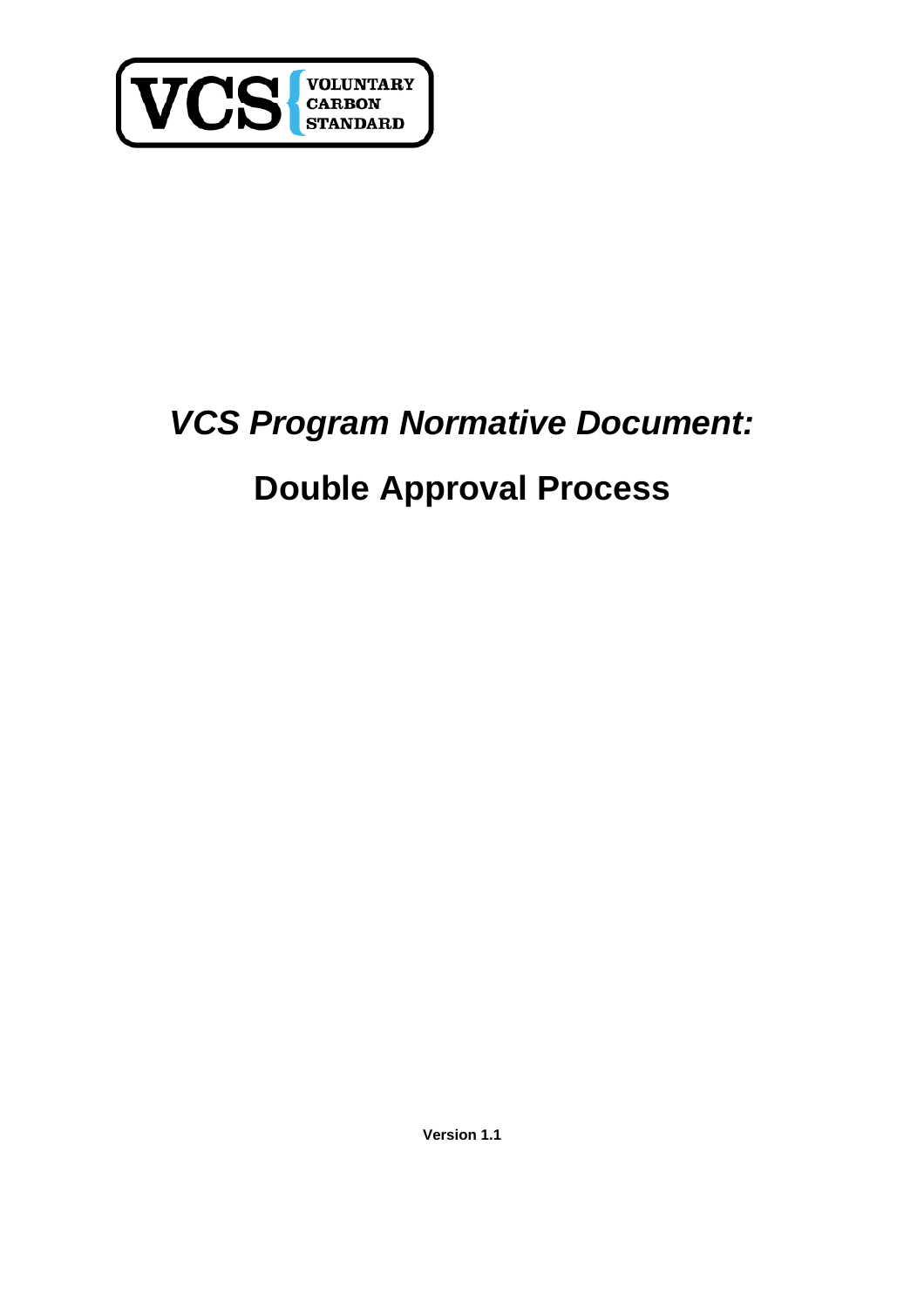#### **VCS Program Normative Document: Double Approval Process, v1.1**

#### **21 January 2010**

#### **Contents**

| $\mathbf 1$ .  |     |                                                                                       |  |  |  |  |
|----------------|-----|---------------------------------------------------------------------------------------|--|--|--|--|
| 2.             |     |                                                                                       |  |  |  |  |
| 3.             |     |                                                                                       |  |  |  |  |
|                | 3.1 |                                                                                       |  |  |  |  |
|                | 3.2 |                                                                                       |  |  |  |  |
| 4.             |     |                                                                                       |  |  |  |  |
|                | 4.1 |                                                                                       |  |  |  |  |
|                | 4.2 | Step 1: Methodology Element Developer Prepares Methodology Element Documentation .5   |  |  |  |  |
|                | 4.3 |                                                                                       |  |  |  |  |
|                | 4.4 | Step 3: Methodology Element Developer Contracts First Validator to Conduct Assessment |  |  |  |  |
|                |     |                                                                                       |  |  |  |  |
|                | 4.5 | Step 4: VCSA Contracts Second Validator to Conduct Assessment of Methodology Element  |  |  |  |  |
|                |     |                                                                                       |  |  |  |  |
|                | 4.6 | Step 5: VCSA Reviews Methodology Element Documentation and Assessment Reports7        |  |  |  |  |
|                | 4.7 |                                                                                       |  |  |  |  |
| 5.             |     |                                                                                       |  |  |  |  |
|                | 5.1 |                                                                                       |  |  |  |  |
|                | 5.2 | Use of AFOLU Expert in the Assessment of AFOLU Methodology Elements 11                |  |  |  |  |
|                | 5.3 |                                                                                       |  |  |  |  |
| 6.             |     |                                                                                       |  |  |  |  |
|                | 6.1 |                                                                                       |  |  |  |  |
|                | 6.2 | Step 1: Project Proponent Prepares AFOLU Project Element Document 14                  |  |  |  |  |
|                | 6.3 | Step 2: First Verifier Conducts Assessment of AFOLU Project Element 14                |  |  |  |  |
|                | 6.4 | Step 3: Second Verifier Conducts Assessment of AFOLU Project Element 15               |  |  |  |  |
|                | 6.5 | Step 4: VCS Registry Administrator Reviews First and Second Assessment Reports and    |  |  |  |  |
|                |     |                                                                                       |  |  |  |  |
|                | 6.6 |                                                                                       |  |  |  |  |
| 7 <sub>1</sub> |     |                                                                                       |  |  |  |  |
|                |     |                                                                                       |  |  |  |  |
|                |     |                                                                                       |  |  |  |  |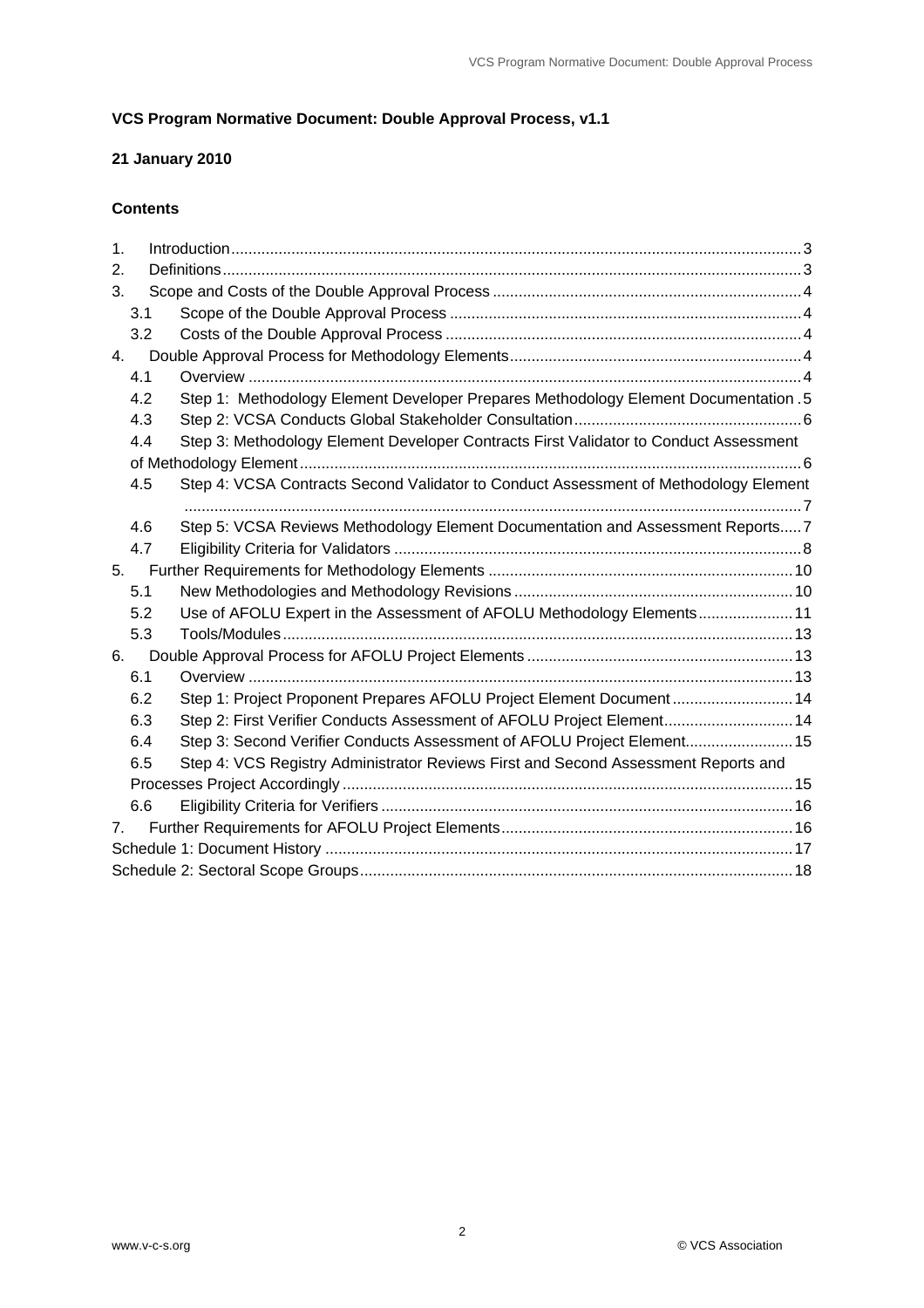#### **1. Introduction**

A number of elements under the VCS Program are subject to the double approval process, whereby two validators or verifiers make an independent assessment of the same element. The double approval process is outlined at a high level in the *VCS 2007.1* and the purpose of this document is to provide detailed requirements and practical guidance on the process. The document lays out the steps involved in the double approval process and then provides further requirements and guidance for specific elements that are subject to the process. The document is intended for use by methodology element developers, project proponents, validators and verifiers and any other parties who use the double approval process.

This document, as may be updated from time to time, provides the current requirements for the double approval process and is effective from 18 June 2009. Readers should ensure that they are using the most current version of the document. Methodology elements and AFOLU project elements where contracts with both validators or verifiers, as the case may be, were entered into before 18 June 2009 may use the double approval process requirements available in the *VCS 2007.*1 document.

#### **2. Definitions**

Definitions set out in *ISO 14064-2:2006*, *ISO 14064-3:2006*, *ISO 14065:2007* and in the VCS Program documentation shall apply in addition to the definitions below.

#### **AFOLU Expert**

A person with expertise and experience in AFOLU methodologies, tools, modules and/or projects and who is approved by the VCSA for methodology element assessments within a given AFOLU project category.

#### **AFOLU Project Element**

An AFOLU market leakage assessment or non-permanence risk assessment that is subject to the double approval process.

#### **Double Approval Process**

The process by which new methodologies, methodology revisions, additionality performance tests, tools/modules, AFOLU market leakage assessments and AFOLU non-permanence risk assessments are approved under the VCS Program.

#### **First Validator**

The first validator that undertakes an assessment of a methodology element.

#### **First Verifier**

**T**he first verifier that undertakes an assessment of an AFOLU project element.

#### **Methodology Element**

A new methodology, methodology revision, additionality performance test or tool/module that is subject to the double approval process.

#### **Methodology Element Developer**

An entity that develops a methodology element.

#### **Second Validator**

The second validator that undertakes an assessment of a methodology element.

#### **Second Verifier**

The second verifier that undertakes an assessment of an AFOLU project element.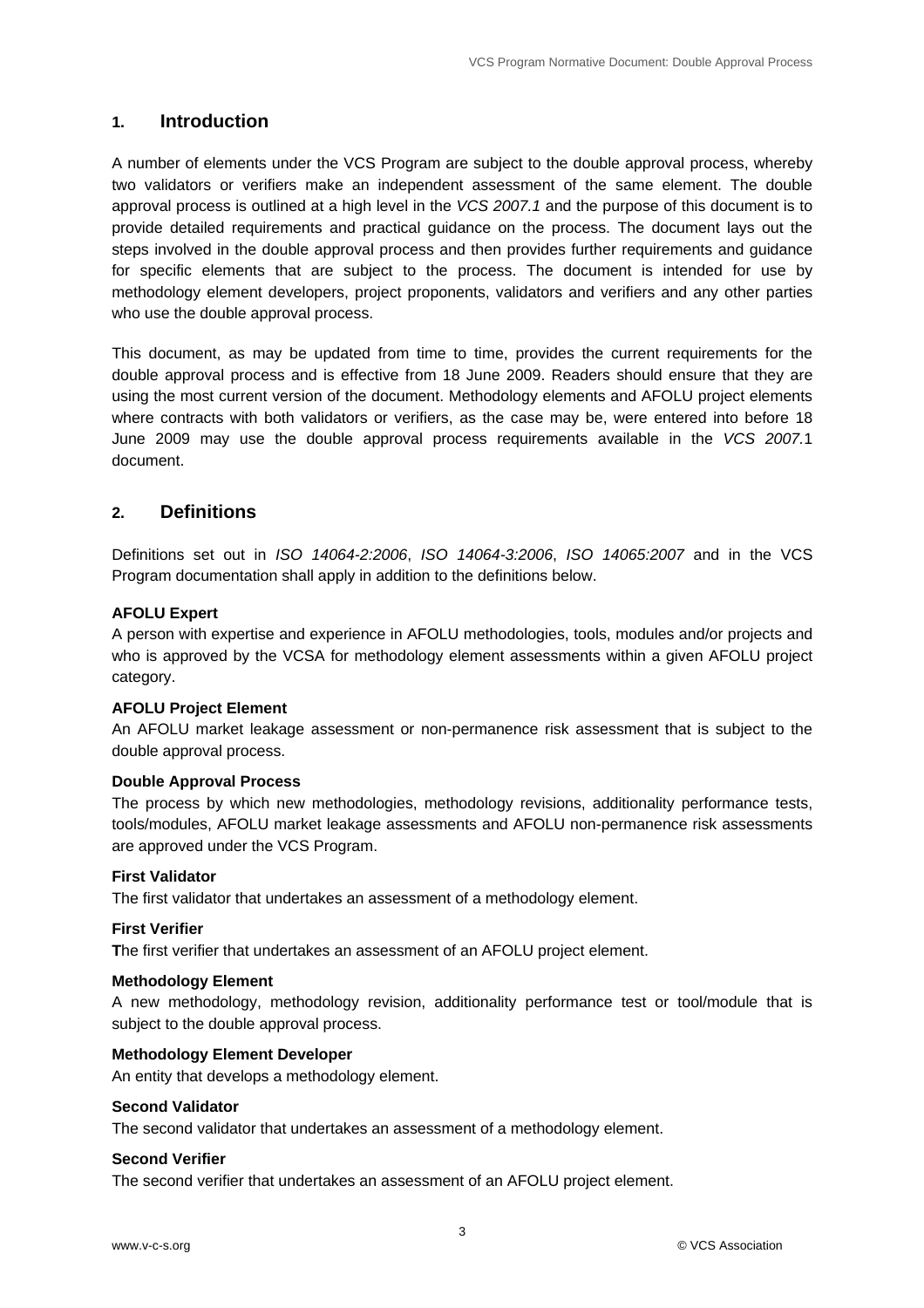#### **3. Scope and Costs of the Double Approval Process**

#### 3.1 **Scope of the Double Approval Process**

Methodology elements are subject to the double approval process and shall be assessed independently by two validators. These are:

- a) New methodologies and methodology revisions; used for project development.
- b) New additionality performance tests; used for performance standard based additionality tests.
- c) New tools/modules; used to lower the cost and increase the quality and/or transparency of project design, methodology approval, monitoring and verification.

AFOLU project elements are subject to the double approval process and shall be assessed independently by two verifiers. These are:

- a) AFOLU market leakage assessments; used for assessing market leakage and applicable to improved forest management (IFM) and reduced emissions from deforestation and degradation (REDD) projects.
	- **Note** Further AFOLU project categories may be added to the scope of VCS Program and a requirement for market leakage assessment under the double approval process may apply.
- b) AFOLU non-permanence risk assessments; used to determine the number of buffer credits to be withheld for AFOLU projects.
- **Note** Not all market leakage assessments and non-permanence risk assessments are subject to the double approval process. See Section 7 for further information.

#### 3.2 **Costs of the Double Approval Process**

The costs of both assessments in the double approval process are borne by the methodology element developer or project proponent, as the case may be. For methodology elements, an administration fee is payable, as set out in Section 4.3.3. The time taken to complete the process is largely dependent upon the initial quality of the methodology element or AFOLU project element document and the length of time taken by each validator or verifier, as the case may be, to undertake its assessment.

#### **4. Double Approval Process for Methodology Elements**

#### 4.1 **Overview**

Diagram 1 summarizes the double approval process as it applies to the methodology elements described in Section 3.1.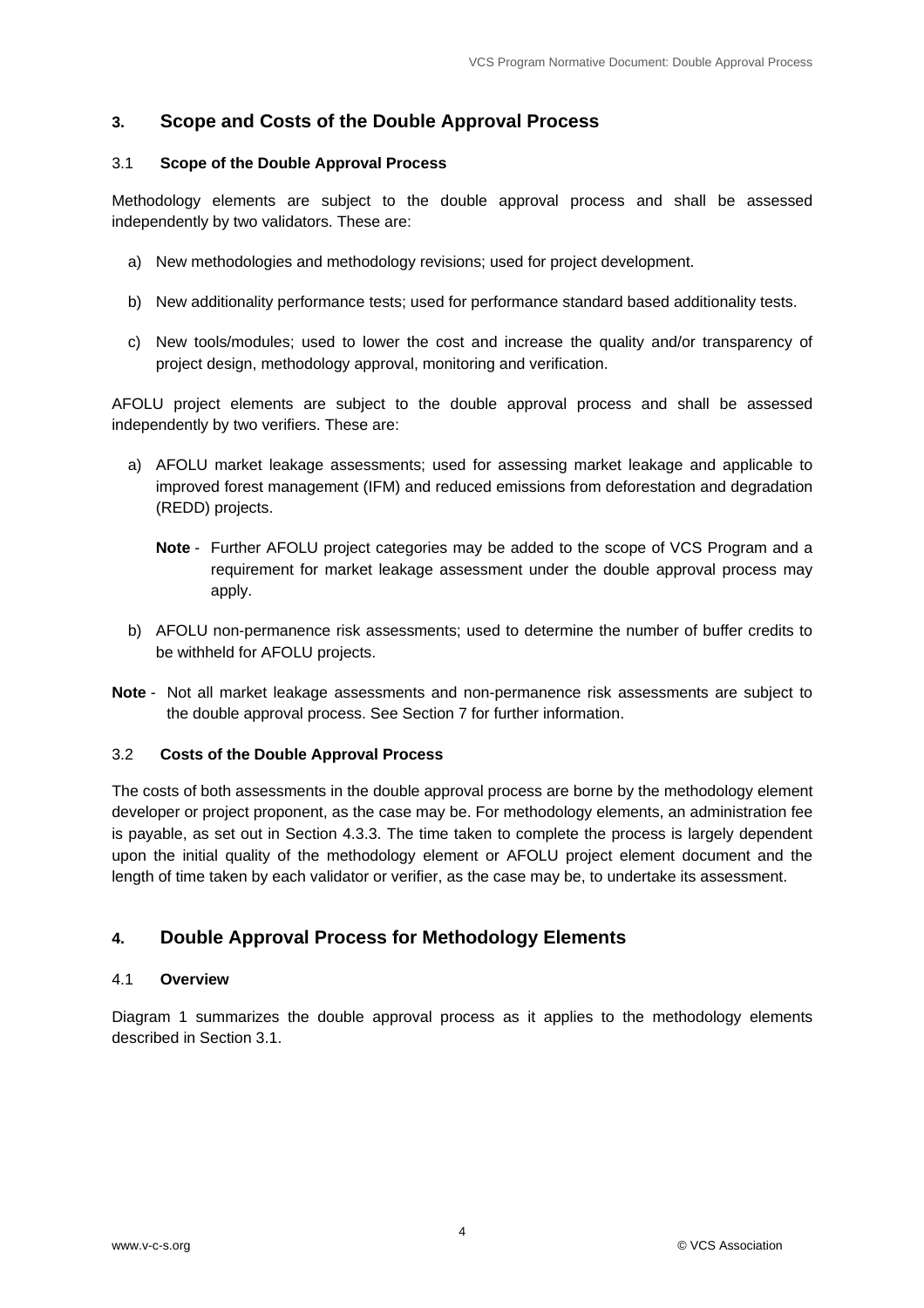# **Step 1**  Methodology element developer prepares methodology element documentation **Step 2**  VCSA conducts global stakeholder consultation **Step 3**  Methodology element developer contracts first validator to conduct assessment of methodology element **Step 4**  VCSA contracts second validator to conduct assessment of methodology element **Step 5**  VCSA reviews methodology element documentation and assessment reports (and approves or does not approve methodology element accordingly)

#### **Diagram 1:** Steps in the Double Approval Process for Methodology Elements

#### 4.2 **Step 1: Methodology Element Developer Prepares Methodology Element Documentation**

- 4.2.1 The methodology element developer shall prepare the methodology element documentation that will be subject to an independent assessment by two validators. This means the methodology element developer shall prepare the new methodology, methodology revision, additionality performance test or tool/module, as the case may be. The methodology element documentation shall state clearly the date on which it was issued and its version number.
	- **Note** The entity acting as methodology element developer may change during the course of taking a methodology element through the double approval process, provided the VCSA is notified and the new entity submits to the VCSA a signed double approval process submission form (see Section 4.3.1).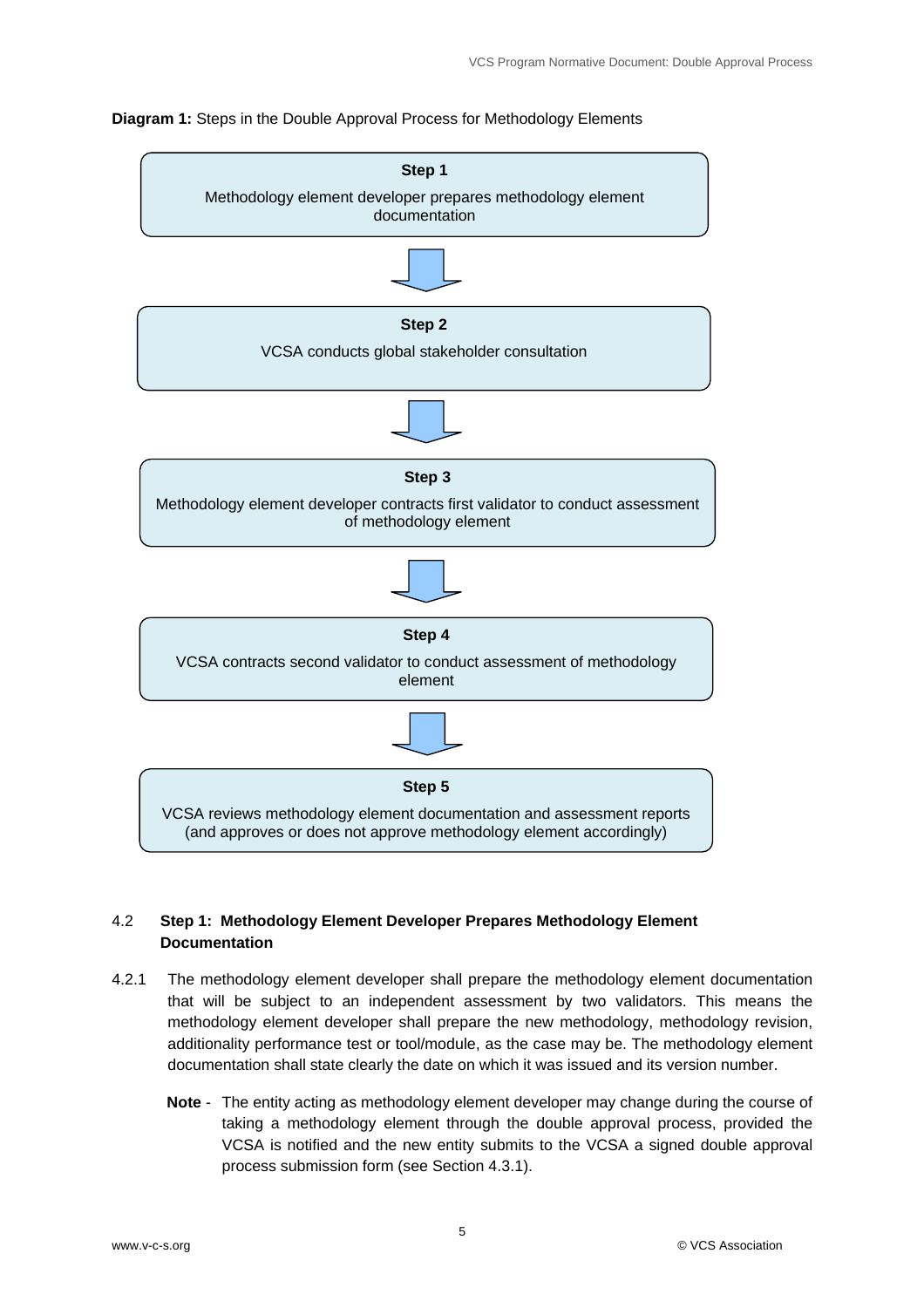#### 4.3 **Step 2: VCSA Conducts Global Stakeholder Consultation**

- 4.3.1 The methodology element developer shall, no later than 15 calendar days after it has entered into a contract with the first validator, submit to the VCSA a signed double approval process submission form (available on the VCS website) and the methodology element documentation.
- 4.3.2 The VCSA shall post the methodology element documentation on the VCS website for a period of 30 days, for the purpose of inviting public comment. Any comments may be submitted to the VCSA at secretariat@v-c-s.org and respondents shall provide their name, organization/institution, country and email address.
- 4.3.3 The VCSA shall invoice the methodology element developer for the double approval process administration fee when the methodology element has been posted for public consultation. The administration fee is EUR 1,500, as may be revised from time to time.
- 4.3.4 At the end of the public comment period, the VCSA shall provide all and any comments received to the methodology element developer, who shall demonstrate to each of the validators how it has taken due account of all and any such comments (see Section 4.4.3). All and any comments shall also be posted on the VCS website by the VCSA alongside the methodology element information.

#### 4.4 **Step 3: Methodology Element Developer Contracts First Validator to Conduct Assessment of Methodology Element**

4.4.1 The methodology element developer shall contract the first validator to undertake an assessment of the methodology element documentation prepared in Step 1 above. See Section 4.7 for eligibility requirements for validators.

**Note** - Such contracting of the first validator may occur before, after or during Step 2 above.

- 4.4.2 All and any of the first validator's findings shall be responded to. As a result of any such findings, the methodology element developer may need to amend the methodology element documentation.
- 4.4.3 The first validator shall produce an assessment report in line with the relevant VCS Program requirements (see Section 5 for further information) and best practice. In addition to adhering to such requirements and best practice, the assessment report shall also contain the following:
	- a) A description of all and any of the first validator's findings and the methodology element developer's response to them.
	- b) An explanation of how the methodology element developer has taken due account of all comments received during the global stakeholder consultation (see Step 2 above).
	- c) An assessment statement which is issued in accordance with the requirements for validation statements set out in Section 7.3.4 of the *VCS 2007.1*. Such statement shall also state the version number of the methodology element documentation upon which the statement is based.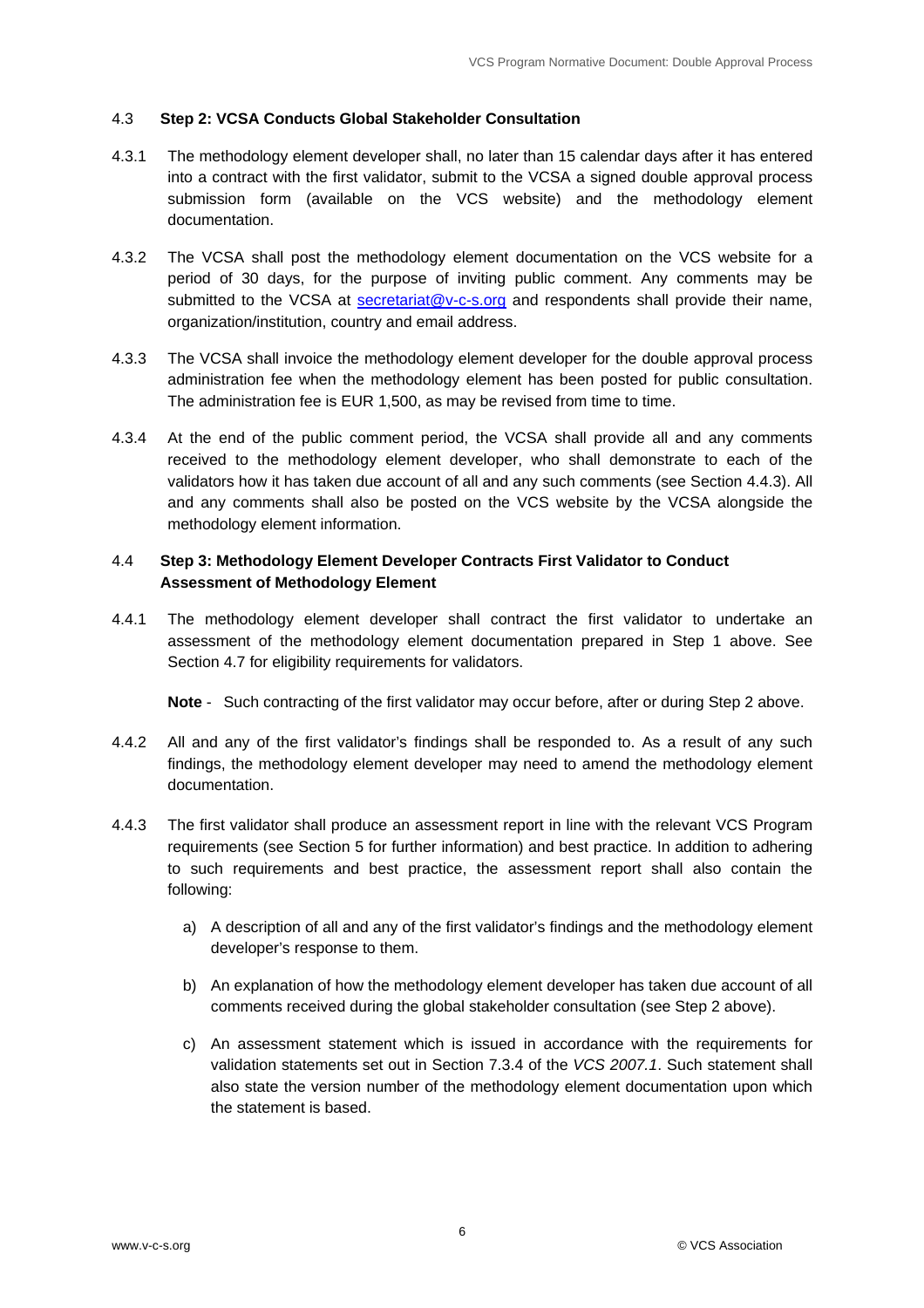- **Note** In the requirements for validation statements set out in Section 7.3.4 of the *VCS 2007.1*, for the purposes of assessment statements, 'GHG assertion' should be read as 'methodology element documentation'.
- d) Where required, and as set out in Section 4.7, evidence of fulfilment of eligibility requirements for validators.

#### 4.5 **Step 4: VCSA Contracts Second Validator to Conduct Assessment of Methodology Element**

- 4.5.1 The methodology element developer shall provide the VCSA with one or more work proposals from potential second validators and shall indicate any preferred choice of validator where more than one work proposal is provided. See Section 4.7 for eligibility requirements for validators. The VCSA retains the right to choose another validator if it is not satisfied with the option(s) provided.
	- **Note** The methodology element developer can provide such work proposals to the VCSA at any stage in the double approval process and providing them earlier in the process may help ensure minimal time delay in contracting the second validator.
- 4.5.2 The VCSA shall contract the second validator, using its standard agreement, to undertake a second assessment of the methodology element documentation prepared in Step 1 (as may have been amended during the course of the first assessment).
	- **Note** The methodology element developer pays the second validator directly, as provided for in the contract between the VCSA and the second validator and the double approval process submission form.
- 4.5.3 The methodology element developer shall provide the VCSA with the most recent methodology element documentation and the assessment report produced by the first validator. The VCSA shall then provide such documentation and report to the second validator.
- 4.5.4 All and any of the second validator's findings shall be responded to. As a result of any such findings, the methodology element developer may need to amend the methodology element documentation. In such case, the methodology element developer shall engage both validators to ensure that each of their assessment statements is based upon the same final version of the methodology element documentation. Where the methodology element developer is not able to gain the consensus of both validators, it may request that the VCSA facilitates discussions between it and the two validators to attempt to resolve the situation.
- 4.5.5 The second validator shall produce and provide to the VCSA an assessment report in line with the relevant VCS Program requirements (see Section 5 for further information) and best practice. In addition to adhering to such requirements and best practice, the assessment report shall also contain the same information that is required of the first validator and its assessment report as set out in Section 4.4.3.

#### 4.6 **Step 5: VCSA Reviews Methodology Element Documentation and Assessment Reports**

4.6.1 Where the first and second assessment reports both approve the methodology element, the VCSA notifies the methodology element developer that the methodology element is approved.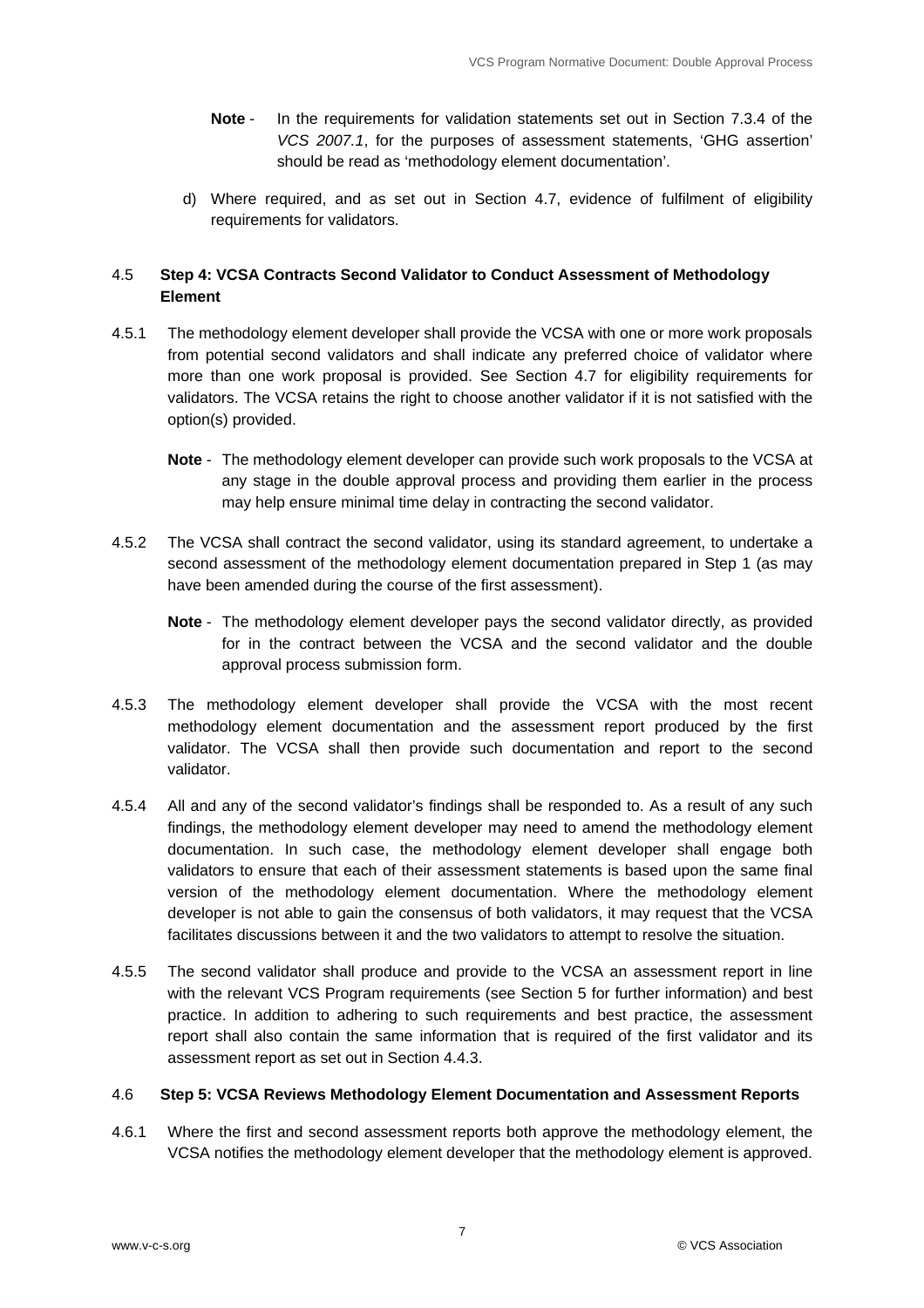- **Note** The VCSA's review of the assessment reports is to ensure that due process has been followed. The VCSA does not undertake a technical review of the methodology element documentation or the assessment reports, though it does reserve the right to undertake a technical review and withhold approval of the methodology element where it is not satisfied with the quality of the methodology element documentation, first assessment report or second assessment report.
- 4.6.2 Where one or other of the assessment reports does not approve the methodology element and attempts to resolve the situation in accordance with Section 4.5.4 have been unsuccessful, the methodology element will not be approved by the VCSA. The methodology element developer can appeal a validator's assessment statement on the methodology element via the appeal process as set out in the most recent version of the *VCS Program Guidelines*.
- 4.6.3 The VCSA shall assign the approved methodology element a number and post it and the two assessment reports on the VCS website. The methodology element can then be used by project proponents to develop VCS projects.

#### 4.7 **Eligibility Criteria for Validators**

- 4.7.1 The eligibility requirements for validators are set out in Table 1 below. Recognizing that approval of methodologies, methodology revisions, additionality performance tests and tools/modules has implications for more than a single project, the eligibility criteria ensure that the appropriate level of expertise and experience is applied in the double approval process. Table 1 also states (third column) for which of the applicable eligibility requirements the validator shall submit evidence of its fulfilment of same. The specific requirements regarding evidence of fulfilment of applicable eligibility requirements are outlined in Section 4.7.3.
	- **Note** References to validator or verifier in this document refer to the validator verifier body, not the individual.
	- **Note** The eligibility requirements for validators set out in Table 1 are in addition to the requirements for competence set out in Section 7.3.2 of the *VCS 2007.1*.
- 4.7.2 In the unlikely event of there being no validators that meet the eligibility requirements given in Table 1, the methodology element developer shall contact the VCSA, who shall work with the methodology element developer to choose an appropriately qualified validator.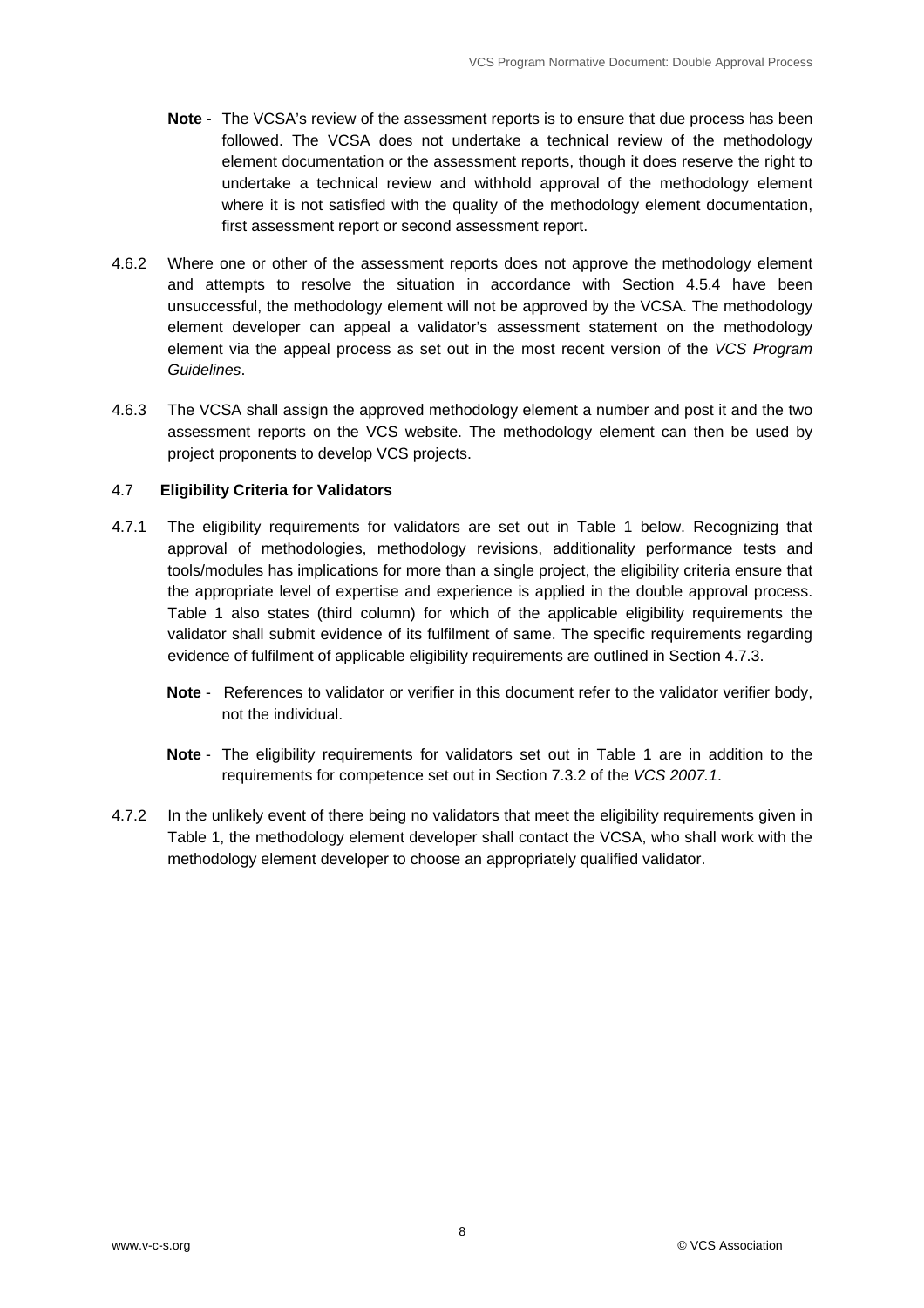| <b>Methodology</b><br><b>Element</b> | <b>Eligibility Criteria</b>                                                                                                                                                                                                                                                                                                                                                                                                                                                                                                                                                                                                                  | <b>Evidence</b><br><b>Required?</b> |
|--------------------------------------|----------------------------------------------------------------------------------------------------------------------------------------------------------------------------------------------------------------------------------------------------------------------------------------------------------------------------------------------------------------------------------------------------------------------------------------------------------------------------------------------------------------------------------------------------------------------------------------------------------------------------------------------|-------------------------------------|
| Non-AFOLU<br>methodology<br>elements | 1) Both validators shall be eligible under the VCS Program to<br>perform validation for the applicable sectoral scope(s). Where<br>there is more than one sectoral scope applicable to the<br>methodology element, validators shall be eligible for all<br>relevant sectoral scopes for validation; AND                                                                                                                                                                                                                                                                                                                                      | X                                   |
|                                      | 2) At least one of the validators shall have completed at least ten<br>project validations or methodology element assessments<br>under the double approval process in the sectoral scope group<br>applicable to the methodology element. <sup>1</sup> Project validations<br>can be under the VCS Program or an approved GHG program<br>and projects shall be registered under the applicable program.<br>A validation of a single project under more than one program<br>(e.g., VCS and CDM) counts as one project validation.<br>Methodology element assessments shall be for methodology<br>elements that have been approved by the VCSA. | ✓                                   |
| ARR AFOLU<br>methodology             | 1) Both validators shall be eligible under the VCS Program to<br>perform validation for sectoral scope 14 (AFOLU); AND                                                                                                                                                                                                                                                                                                                                                                                                                                                                                                                       | X                                   |
| elements                             | 2) At least one of the validators shall:                                                                                                                                                                                                                                                                                                                                                                                                                                                                                                                                                                                                     |                                     |
|                                      | be accredited under an approved GHG program for<br>a)<br>sectoral scope $142$ for validation <sup>3</sup> ; OR                                                                                                                                                                                                                                                                                                                                                                                                                                                                                                                               | X                                   |
|                                      | have completed at least ten project validations in any<br>b)<br>sectoral scope and at least three project validations or<br>methodology element assessments under the double<br>approval process under sectoral scope 14. Project<br>validations can be under the VCS Program or an approved<br>GHG program and projects shall be registered under the<br>applicable program. A validation of a single project under<br>more than one program (e.g., VCS and CDM) counts as<br>one project validation. Methodology element assessments<br>shall be for methodology elements that have been<br>approved by the VCSA.                          | ✓                                   |
| Non-ARR<br><b>AFOLU</b>              | 1) Both validators shall be eligible under the VCS Program to<br>perform validation for sectoral scope 14 (AFOLU); AND                                                                                                                                                                                                                                                                                                                                                                                                                                                                                                                       | X                                   |
| methodology<br>elements              | 2) At least one of the validators shall use an AFOLU expert (see<br>Section 5.2) in the assessment; AND                                                                                                                                                                                                                                                                                                                                                                                                                                                                                                                                      | ✓                                   |
|                                      | 3) At least one of the validators shall have completed at least ten<br>project validations in any sectoral scope. Project validations<br>can be under the VCS Program or an approved GHG program,<br>with the projects having been registered under the applicable<br>program. A validation of a single project under more than one<br>program (e.g., VCS and CDM) counts as one project<br>validation. The validator that meets this eligibility requirement<br>may be the same validator that uses an AFOLU expert.                                                                                                                        | ✓                                   |

THE SECT 2012 CONDET 2012 THE SECT 2012 CONDET 1 The sectoral scope groups are than one<br>The sectoral scope groups are listed in Schedule 2. Where the methodology element has more than one applicable sectoral scope and such scopes fall under more than one sectoral scope group, the validator must have validated at least ten projects or methodology elements in each of the relevant sectoral scope groups.<br><sup>2</sup> Or the approved GHG program equivalent to VCS Program sectoral scope 14, if sectoral scopes under the approved GHG Program are not directly equivalent to the VCS Program numbering system for sectoral scopes.<br><sup>3</sup> Note that, at the time of writing, the Climate Action Reserve (CAR) does not accredit validators (only verifiers hence CAR accreditation is not sufficient to fulfil this requirement.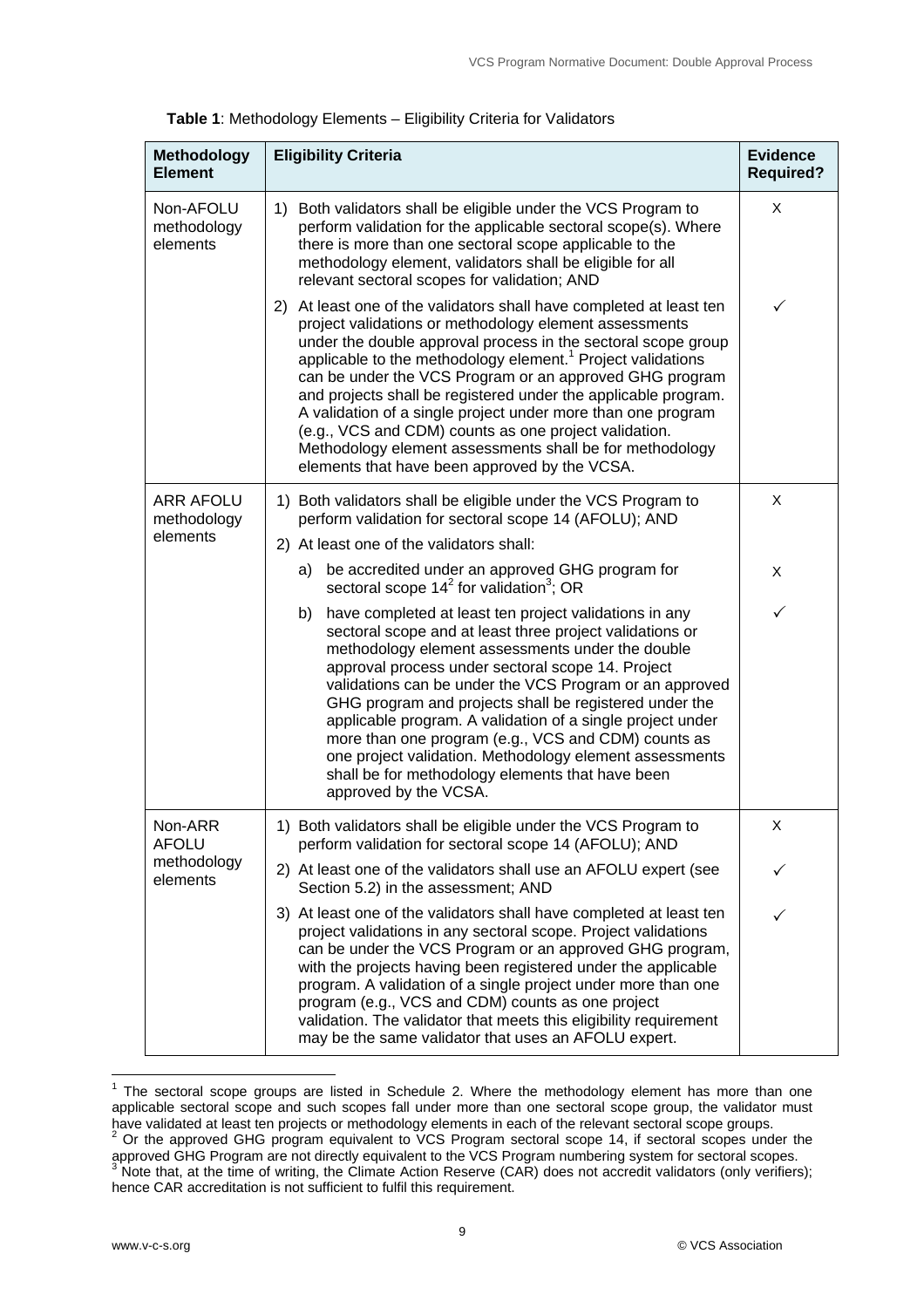- 4.7.3 Each validator shall submit evidence of its fulfilment of eligibility requirements where indicated in the third column of Table 1. Such evidence shall be provided in the validator's assessment report of the methodology element and shall be as follows:
	- a) Where the validator is required to have undertaken a certain number of project validations or methodology element assessments, a summary of such work shall include:
		- i) For project validations, the name of the project, the date that the validation report was issued, the date that the project was registered and the name of the GHG program under which the project was registered.
		- ii) For methodology element assessments, the name of the methodology element and the date that the assessment report was issued.
	- b) Where the validator is required to use an AFOLU expert, the assessment report shall state the name of the AFOLU expert and their role in the assessment.

#### **5. Further Requirements for Methodology Elements**

#### 5.1 **New Methodologies and Methodology Revisions**

#### 5.1.1 **Requirements for Developing New Methodologies**

Methodology element developers shall prepare new methodologies in line with VCS Program requirements, including Section 5 (Project level requirements) and Section 6 (Methodologies) of the *VCS 2007.1*.

Methodology element developers can prepare methodologies using the VCS methodology template, which will be forthcoming and available on the VCS website, or any other suitable template (e.g., CDM) that allows the methodology to demonstrate compliance with the VCS Program requirements.

#### 5.1.2 **Scope of Assessment of New Methodologies**

The first and second assessments of the new methodology shall evaluate whether or not the methodology has been prepared in line with VCS Program requirements, including Section 5 and Section 6 of the *VCS 2007.1*. The scope of each assessment report shall include, at a minimum, the following:

- i. Eligibility criteria. Assessment of whether the methodology's eligibility criteria are appropriate and adequate.
- ii. Baseline approach: Assessment of whether the approach for determining the project baseline is appropriate and adequate.
- iii. Additionality: Assessment of whether the approach/tools for determining whether the project is additional are appropriate and adequate.
- iv. Project boundary: Assessment of whether an appropriate and adequate approach is provided for the definition of the project's physical boundary and sources and types of gases included.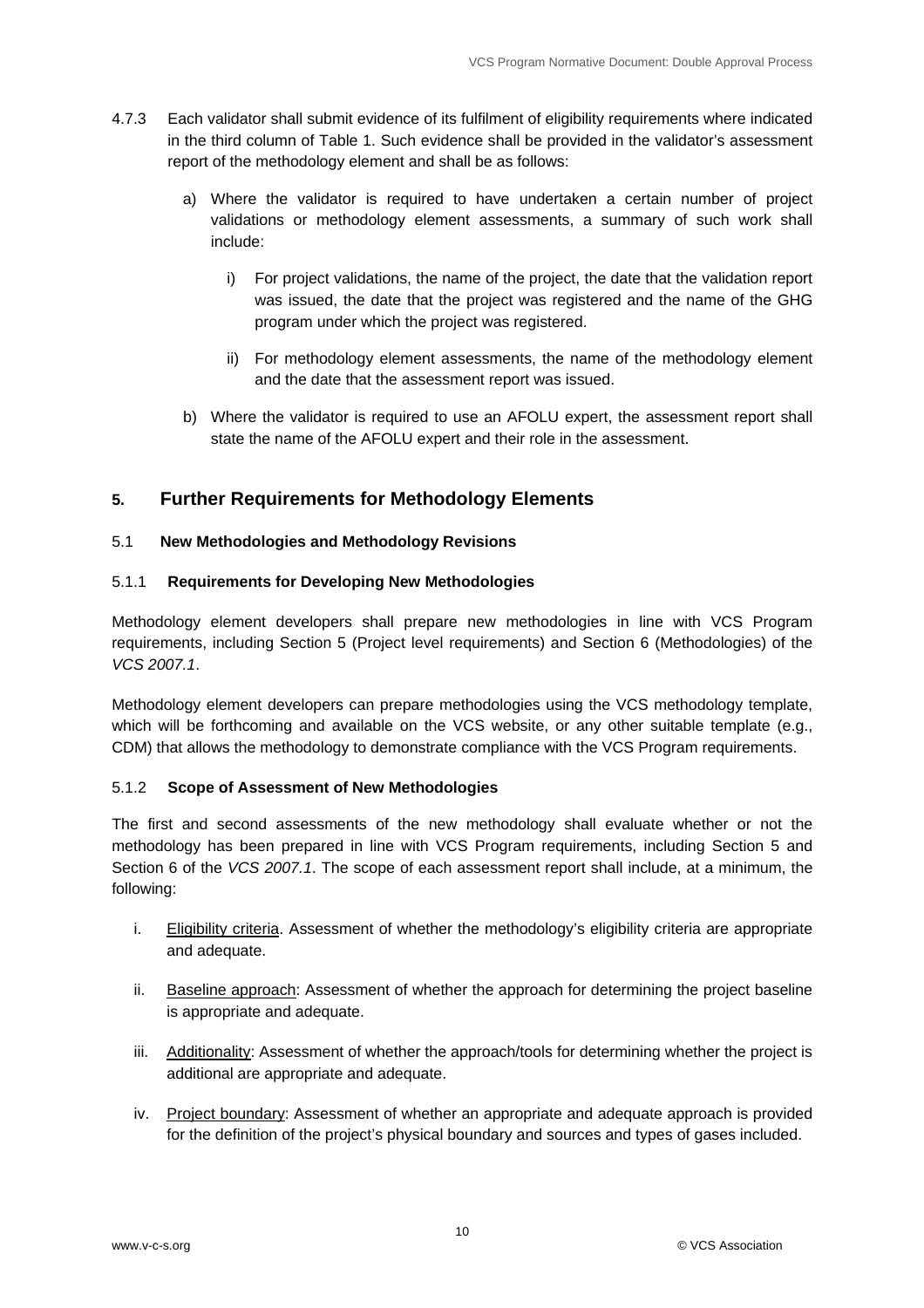- v. Emissions: Assessment of whether an appropriate and adequate approach is provided for calculating baseline emissions, project emissions and emission reductions.
- vi. Leakage: Assessment of whether the approach for calculating leakage is appropriate and adequate.
- vii. Monitoring: Assessment of whether the monitoring approach is appropriate and adequate.
- viii. Data and parameters: Assessment of whether monitored and not monitored data and parameters used in emissions calculations are appropriate and adequate.
- ix. Adherence to the project-level principles of the VCS Program: Assessment of whether the methodology adheres to the project-level principles of the VCS Program (see Section 5.1.1).

#### 5.1.3 **Methodology Revisions**

In the case of methodology revisions, the methodology element developer shall document the methodology revision using a suitable methodology template as set out in Section 5.1.1 and have the methodology revision approved under the double approval process. The methodology revision documentation does not need to be a complete re-write of the existing methodology. Instead, the new documentation can reference the existing methodology and state the revisions. Reference to the existing methodology shall include its full title, publishing organization, date of issue and version number.

The scope of assessment for methodology revisions shall be the same as for new methodologies and shall follow the requirements set out in Section 5.1.2. Where any of the requirements are not applicable (e.g., the specification for project boundary has not changed and therefore does not require re-assessment), the validator shall state this in its assessment report.

**Note** - Methodology deviations, as defined under the VCS Program, shall not require the project proponent to prepare new methodology element documentation and shall not be managed via the double approval process. Instead, the validator shall validate the methodology deviation as part of the project validation or verification process.

#### 5.1.4 **Proposals for Methodologies in Scopes Currently Excluded by the VCS Program**

The scope of the VCS Program is extended from time to time, such as with the inclusion of AFOLU into the program in November 2008. As part of the process of extending the scope of the VCS Program, it is useful for the VCSA to have view of possible methodologies and projects that might be eligible under such any extension. Where methodology element developers would like to prepare methodologies that currently fall outside of the scope of the VCS Program and have them assessed by a validator, they are encouraged to contact the VCSA and to follow the requirements in this document if continuing with such methodology development and assessment.

#### 5.2 **Use of AFOLU Expert in the Assessment of AFOLU Methodology Elements**

Recognizing that there is currently limited experience and expertise within the validator community regarding the assessment of non-ARR AFOLU methodology elements (with particular relevance to new methodologies), and the important precedent that will be set by the first new non-ARR AFOLU methodology elements approved under the VCS Program, an AFOLU expert shall be used in the assessment of all non-ARR AFOLU methodology elements (see Table 1). The process for designation and use of AFOLU experts shall operate as set out in Sections 5.2.1 and 5.2.2.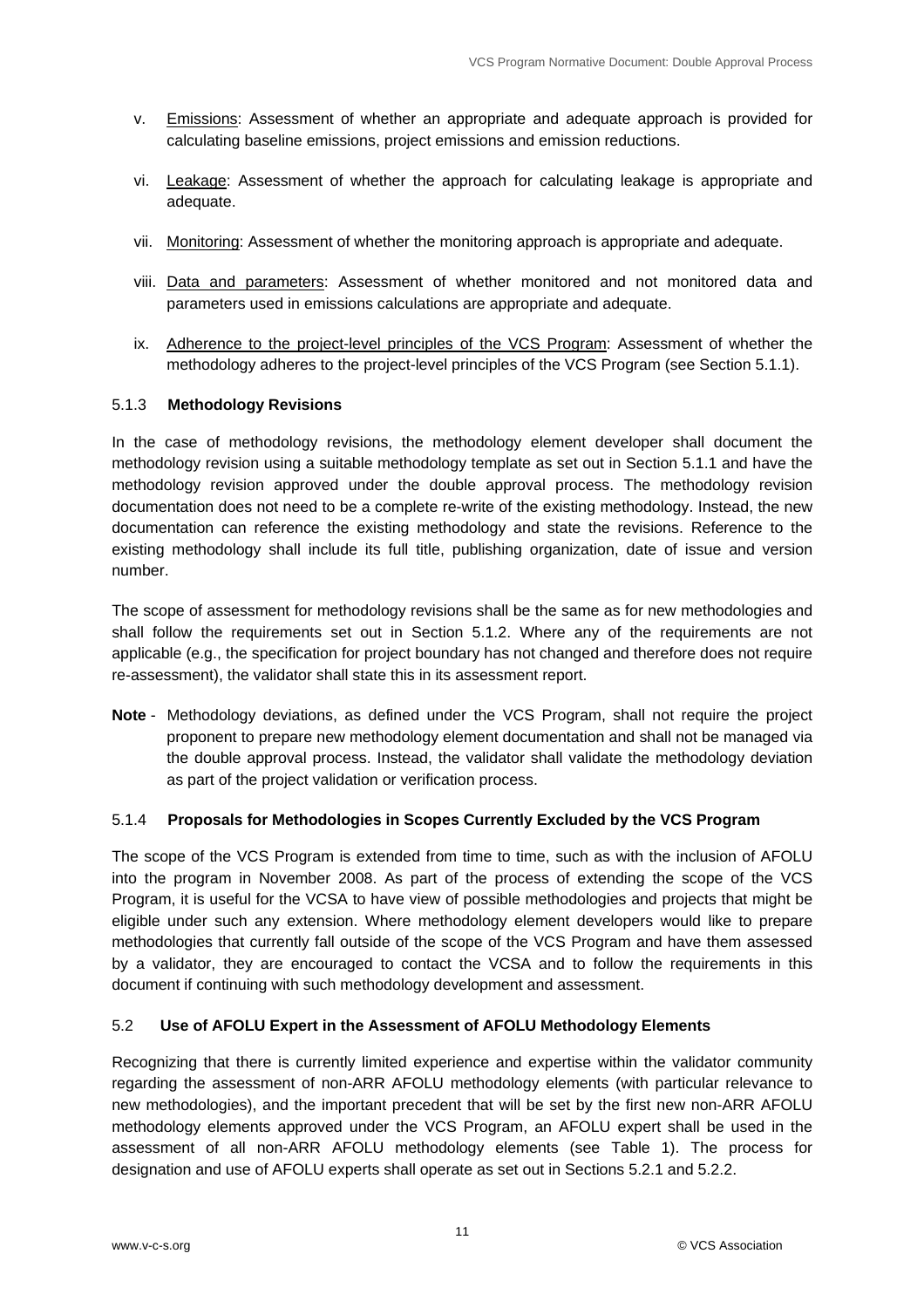The requirement and necessity for validators to use an AFOLU expert shall be revisited by the VCSA as and when it has been demonstrated that the validator community has developed sufficient experience and expertise in assessing non-ARR AFOLU methodology elements.

#### 5.2.1 **Application Process for AFOLU Experts and List of AFOLU Experts**

- a) The VCSA shall pro-actively solicit applicants to ensure sufficient AFOLU experts are available on the list of AFOLU experts.
- b) The applicant shall complete the AFOLU expert application form, available on the VCS website, and submit this together with two references, at least one of which shall be a professional nonacademic reference, to the VCSA at secretariat@v-c-s.org.
- c) The VCSA shall assess the applicant based on the following criteria:
	- i) AFOLU expertise and experience: The applicant shall possess significant expertise in assessing carbon baselines, modeling, leakage, and measurement and monitoring frameworks, as they relate to AFOLU methodology elements. The applicant shall also be well versed in current scientific thinking and best practices associated with AFOLU project design and implementation, and carbon accounting and reporting.
	- ii) AFOLU project category and regional scope: The applicant shall possess experience in the specific AFOLU project category(ies) (ALM, IFM, REDD) for which they are applying. Where relevant to the project category, the applicant shall possess appropriate regional experience. Specifically, REDD applicants shall possess relevant developing country and tropical forest experience. This is required because it is expected that most REDD methodology elements will be applied within such contexts and because of the unique characteristics that must be considered when establishing robust deforestation and degradation baselines in these regions.
		- **Note** In addition to the three AFOLU project categories listed here (ALM, IFM, REDD), further categories may be included under the VCS Program in the future.
	- iii) Organizational affiliation and independence: The applicant shall demonstrate independence and freedom from conflict of interest in relation to the AFOLU methodology element assessment process.
- d) The VCSA shall assess the application and notify the applicant of the outcome. Where approved, the applicant shall be added to the list of AFOLU experts. The list shall state the name of the AFOLU expert, the AFOLU project category(ies) for which they are approved and their contact details. The list of AFOLU experts is available on the VCS website.
- e) An AFOLU expert can request it be removed from the list of AFOLU experts by contacting the VCSA and requesting same. The VCSA also reserves the right to remove an AFOLU expert from the list where it determines that the AFOLU expert no longer meets the required criteria or performance quality for AFOLU experts.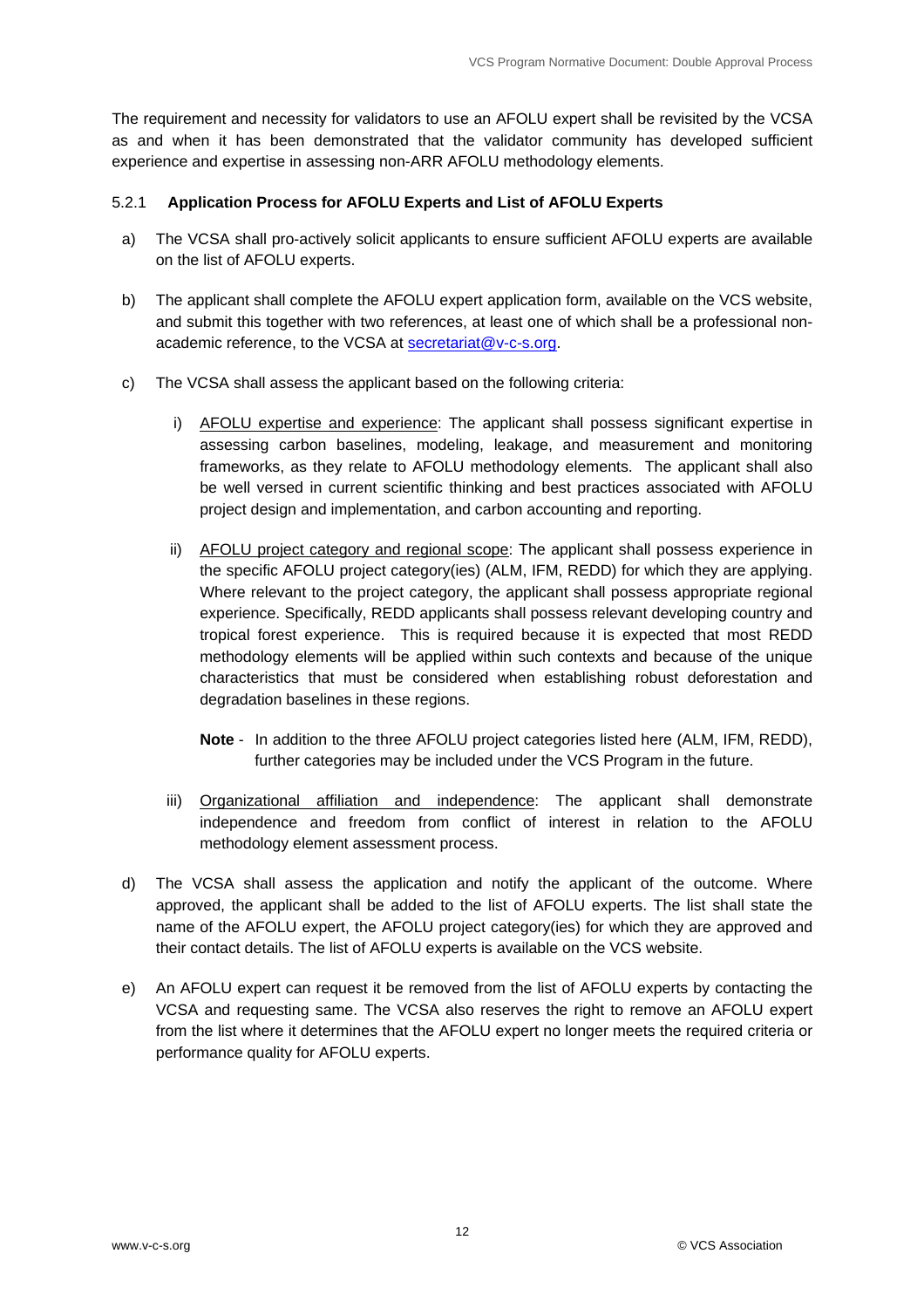#### 5.2.2 **Use of AFOLU Expert**

- a) As set out in Section 4.7, a validator conducting an assessment of an AFOLU methodology element may need to use an AFOLU expert in the assessment. Any such AFOLU expert must be approved for the AFOLU project category relevant to the methodology element.
- b) The AFOLU expert can be part of the validation team or act as technical expert to the validation team. Where the AFOLU expert is acting as technical expert to the validation team, they shall meet all the requirements of technical experts set out in *ISO 14065:2007* and shall not carry out the assessment alone.
- **c)** As set out in Section 4.7.3, the methodology element assessment report shall state the name of the AFOLU expert and its role in the assessment.

#### 5.3 **Tools/Modules**

The VCS Program accepts tools and modules approved under approved GHG programs. In addition, the VCS Program supports innovation by approving, via the double approval process, tools and modules that lower the cost and/or increase the quality and/or transparency of project design, methodology approval and monitoring.

New tools and modules submitted under the double approval process should satisfy three main criteria. They should:

- a) Be as simple as possible, in order to facilitate their low-cost application.
- b) Use conservative and transparent approaches.
- c) Be as broadly applicable as possible (i.e., not single-project specific).

#### **6. Double Approval Process for AFOLU Project Elements**

#### 6.1 **Overview**

Diagram 2 summarizes the double approval process as it applies to the AFOLU project elements described in Section 3.1.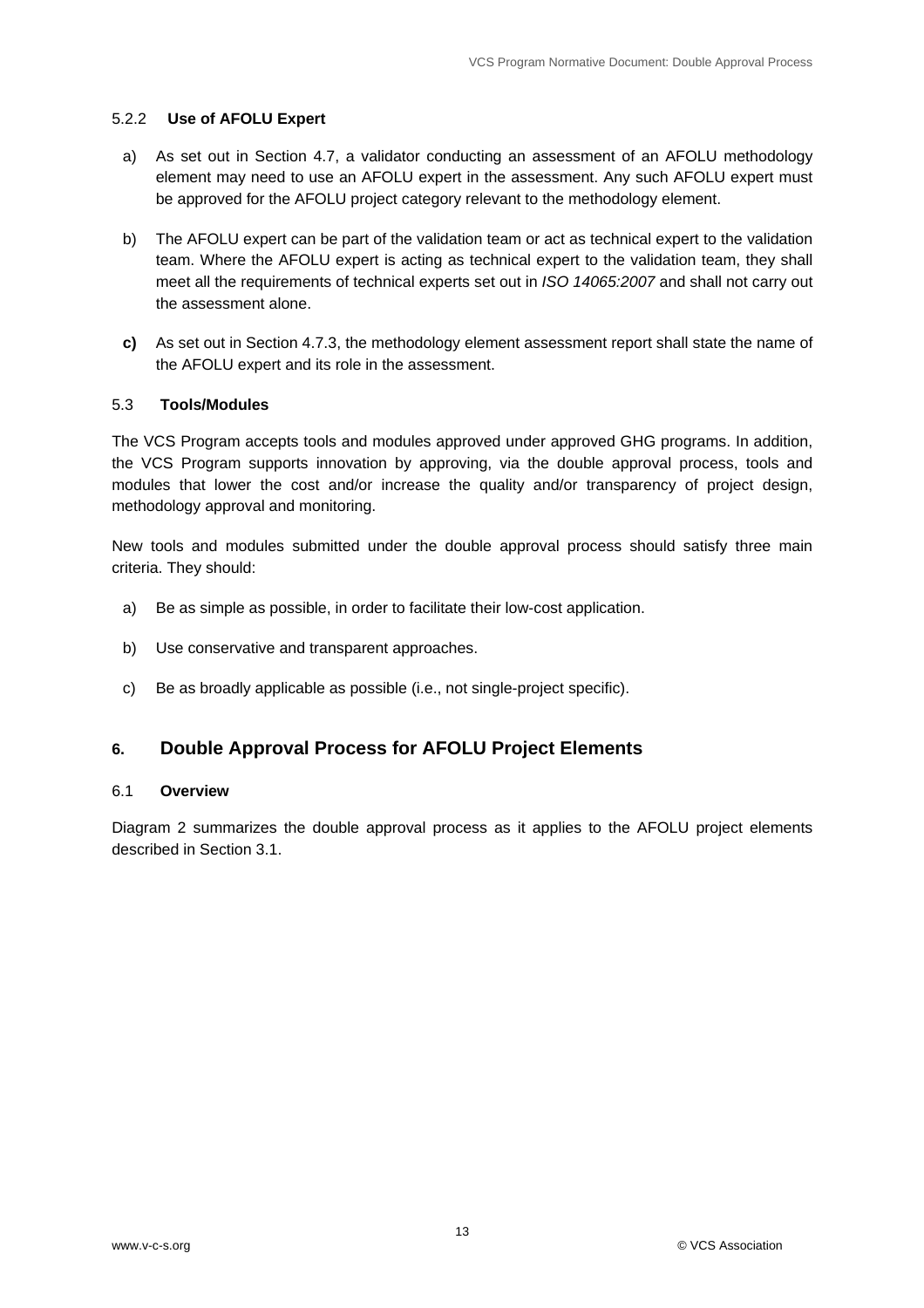#### **Diagram 2:** Steps in the Double Approval Process for AFOLU Project Elements



#### 6.2 **Step 1: Project Proponent Prepares AFOLU Project Element Document**

6.2.1 The project proponent shall prepare the AFOLU project element document that will be subject to an independent assessment by two verifiers. This means the project proponent or other relevant party shall prepare the AFOLU market leakage assessment or AFOLU nonpermanence risk assessment, as the case may be. The AFOLU project element document shall be a stand-alone document separate from any other project documentation such as the monitoring report.

#### 6.3 **Step 2: First Verifier Conducts Assessment of AFOLU Project Element**

- 6.3.1 The project proponent shall contract the first verifier to undertake an assessment of the AFOLU project element document prepared in Step 1 above. Such assessment can be done by the same verifier that is undertaking verification of the project's GHG emission reductions or removals (and at the same time). See Section 6.6 for eligibility requirements for verifiers.
- 6.3.2 All and any of the first verifier's findings shall be responded to. As a result of any such findings, the project proponent may need to amend the AFOLU project element documentation.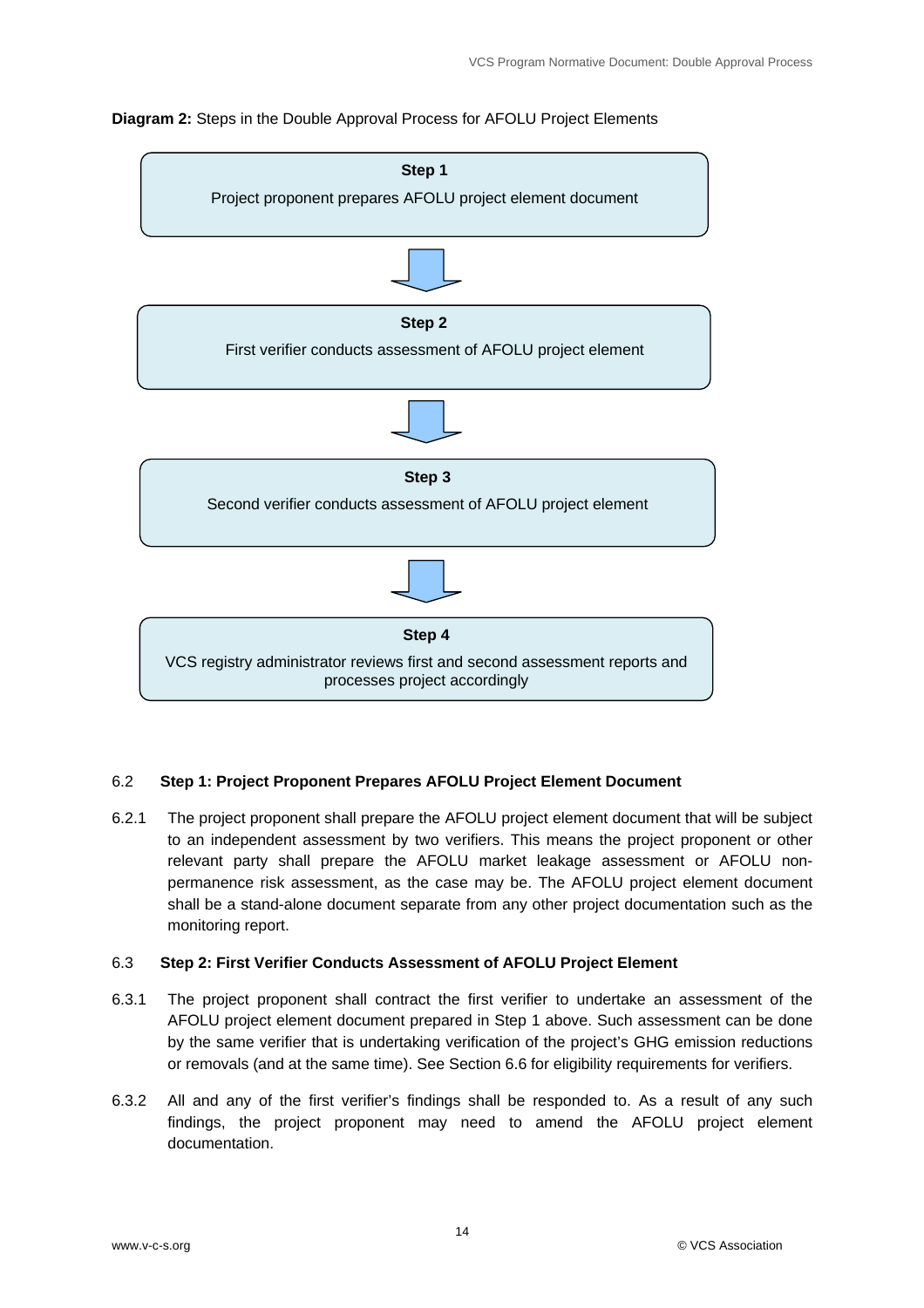- 6.3.3 The first verifier shall produce an assessment report in line with the relevant VCS Program requirements (see Section 7 for further information) and best practice. In addition to adhering to such requirements and best practice, the assessment report shall also contain the following:
	- a) A description of all and any of the first verifier's findings and the project proponent's response to them.
	- b) An assessment statement which is issued in accordance with the requirements for validation statements set out in Section 7.3.4 of the *VCS 2007.1*. Such statement shall also state the version number of the AFOLU project element documentation upon which the statement is based.
		- **Note** In the requirements for validation statements set out in Section 7.3.4 of the *VCS 2007.1*, for the purposes of assessment statements, 'GHG assertion' should be read as 'AFOLU project element documentation'.
	- c) The adjustment that shall be made for the AFOLU market leakage assessment or the percentage of credits the project must set aside to account for AFOLU nonpermanence risk, as the case may be.

#### 6.4 **Step 3: Second Verifier Conducts Assessment of AFOLU Project Element**

- 6.4.1 The project proponent shall contract the second verifier to undertake a second assessment of the AFOLU project element document prepared in Step 1 above. See Section 6.6 for eligibility requirements for verifiers.
- 6.4.2 The second assessment may be conducted at any time following the completion of the AFOLU project element document prepared in Step 1 above. In other words, the second assessment may be done after the completion of the first assessment, with the second verifier having access to the first assessment report, or at the same time as the first assessment, with each verifier working in parallel.
- 6.4.3 All and any of the second verifier's findings shall be responded to. As a result of any such findings, the project proponent may need to amend the AFOLU project element document. In such case, the project proponent shall engage both verifiers to ensure that each of their assessment statements is based upon the same final version of the AFOLU project element document.
- 6.4.4 The second verifier produces an assessment report in line with the relevant VCS Program requirements (see Section 7 for further information) and best practice. In addition to adhering to such requirements and best practice, the assessment report shall also contain the same information that is required of the first verifier and its assessment report as set out in Section 6.3.3.

#### 6.5 **Step 4: VCS Registry Administrator Reviews First and Second Assessment Reports and Processes Project Accordingly**

- 6.5.1 The project proponent shall submit the AFOLU project element document, first assessment report and second assessment report to the VCS registry administrator.
- 6.5.2 Where the first assessment and second assessment reports both state the same adjustment that must be made for AFOLU market leakage assessment or the percentage of credits the project must set aside to account for AFOLU non-permanence risk, as the case may be, this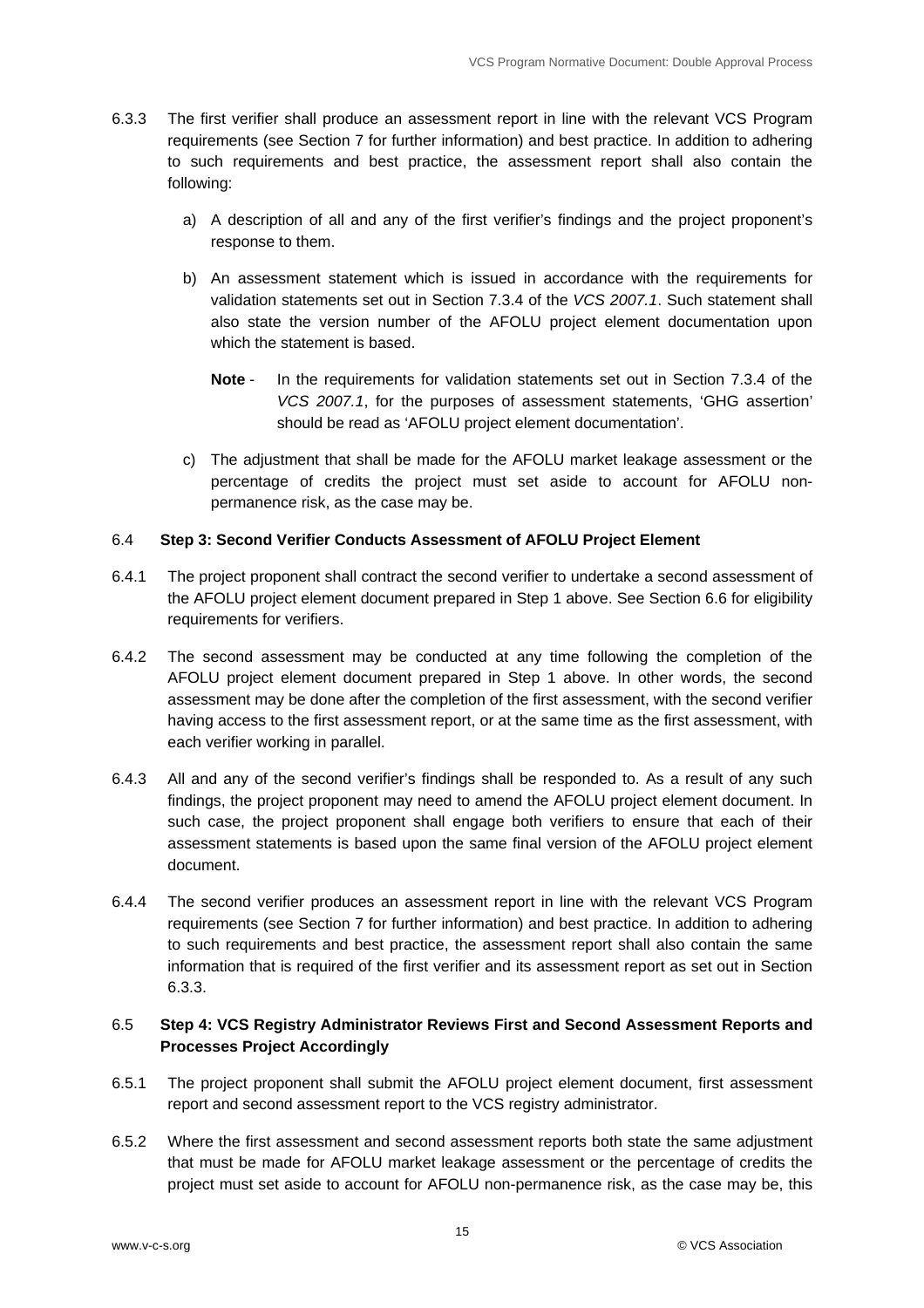shall be the adjustment that is made by the VCS registry administrator when VCUs are issued.

- 6.5.3 Where the first assessment and second assessment reports each state differing adjustments that must be made for AFOLU market leakage assessment or the percentage of credits the project must set aside to account for AFOLU non-permanence risk, as the case may be, the project proponent can opt to use the more conservative assessment. The project proponent shall indicate this to the VCS registry administrator, who shall use the more conservative assessment when VCUs are issued.
- 6.5.4 The VCS registry administrator shall upload the AFOLU project element document, first assessment report and second assessment report to the project record on the VCS project database.

#### 6.6 **Eligibility Criteria for Verifiers**

6.6.1 The project proponent shall select and contract both verifiers and each shall be eligible to perform verification under the VCS Program for sectoral scope 14. There are no further stipulations.

#### **7. Further Requirements for AFOLU Project Elements**

Further information on the double approval process for AFOLU market leakage assessments and AFOLU non-permanence risk assessments is available in the *VCS Guidance for Agriculture, Forestry and Other Land Use Projects*, *Tool for AFOLU Methodological Issues*, and *Tool for AFOLU Non-Permanence Risk Analysis and Buffer Determination*.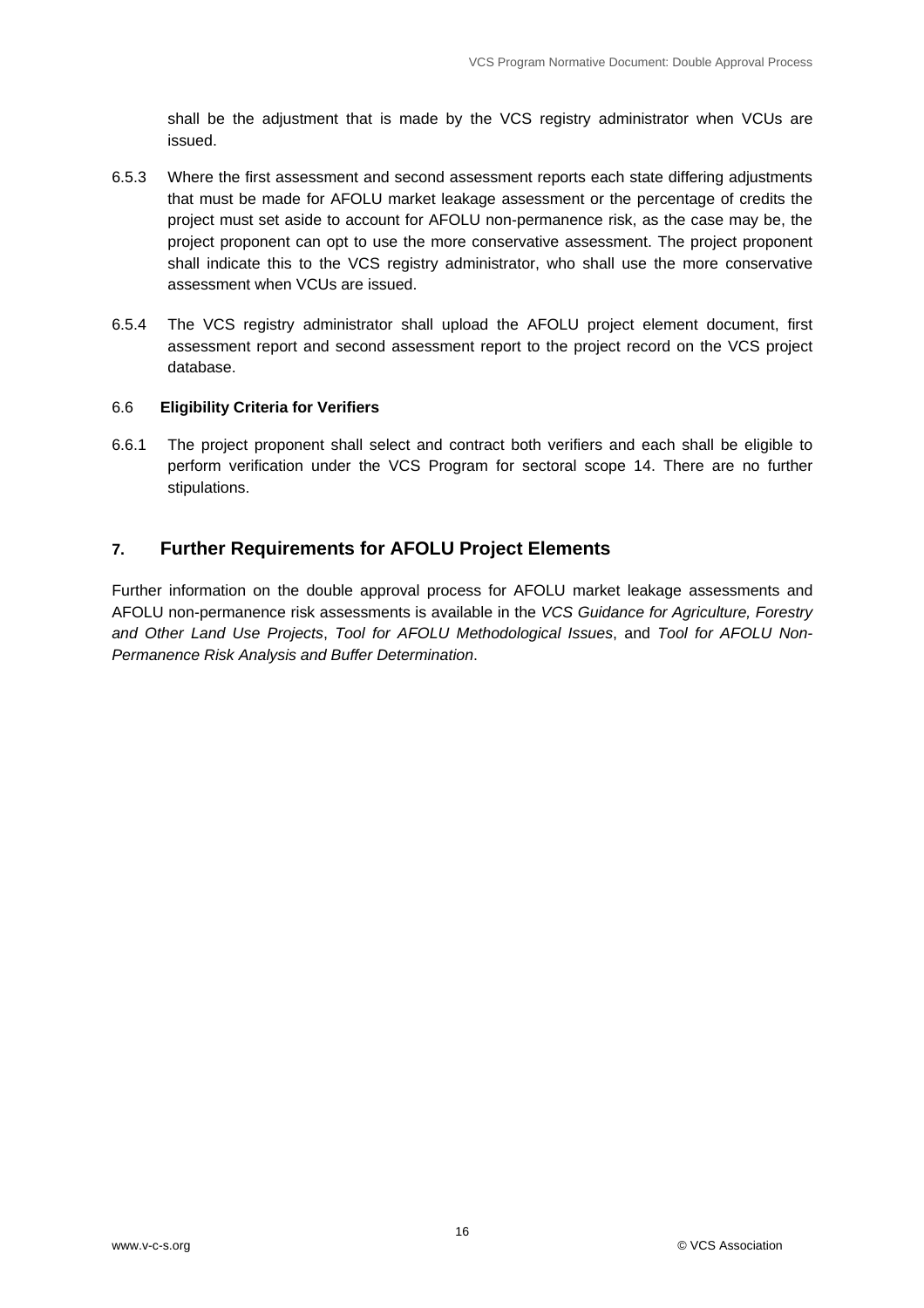| <b>Version</b> | Date        | <b>Comment</b>                                                                                                                                                                                                                                                                                                                                                                                                         |
|----------------|-------------|------------------------------------------------------------------------------------------------------------------------------------------------------------------------------------------------------------------------------------------------------------------------------------------------------------------------------------------------------------------------------------------------------------------------|
| v1.0           | 18 Jun 2009 | Initial Version                                                                                                                                                                                                                                                                                                                                                                                                        |
| V1.1           | 21 Jan 2010 | Main updates:<br>Amended the description of the process by which second validator is<br>1)<br>paid, in line with current practice.<br>2) Clarified that comments received during the global stakeholder<br>consultation shall be posted on the VCS website.<br>Changed the point in the process at which the methodology element<br>3)<br>developer is invoiced for the double approval process administration<br>fee. |

### **Schedule 1: Document History**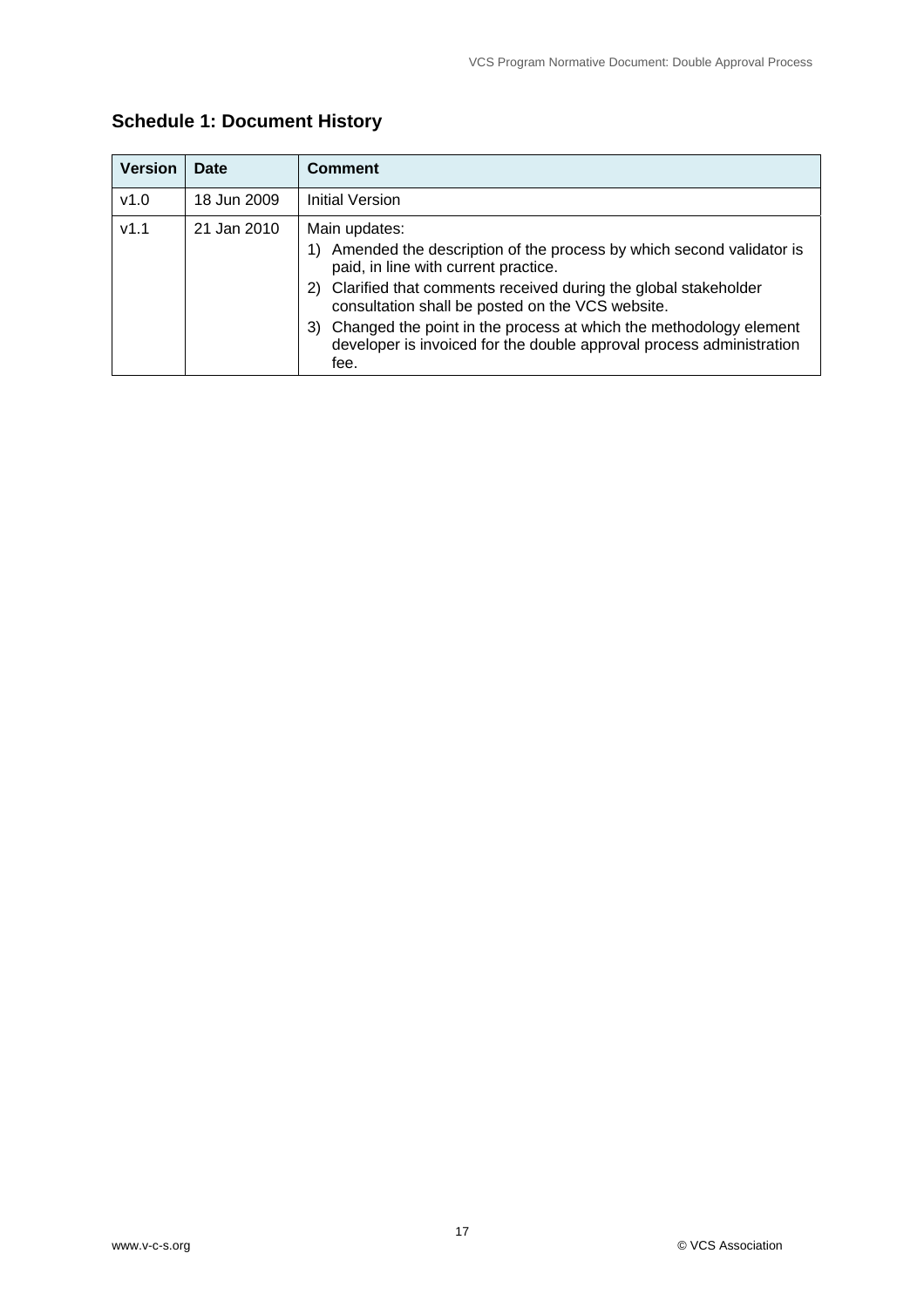#### **Schedule 2: Sectoral Scope Groups**

The Joint Implementation Supervisory Committee at its 13<sup>th</sup> meeting adopted the following sectoral scope groups:

- Group I: Sectoral scopes 1, 2, 3
- Group II: Sectoral scopes 4, 6, 8, 9, 10
- Group III: Sectoral scopes 5, 11, 12, 13
- Group IV: Sectoral scope 7
- Group V: Sectoral scope 14
- Group VI: Sectoral scope 15

These groups link sectoral scopes which have common characteristics. Annex 2 of the 13<sup>th</sup> meeting of the JISC, with outlines the sectoral scope groups, is available at:

http://ji.unfccc.int/Sup\_Committee/Meetings/013/Reports/Annex2.pdf